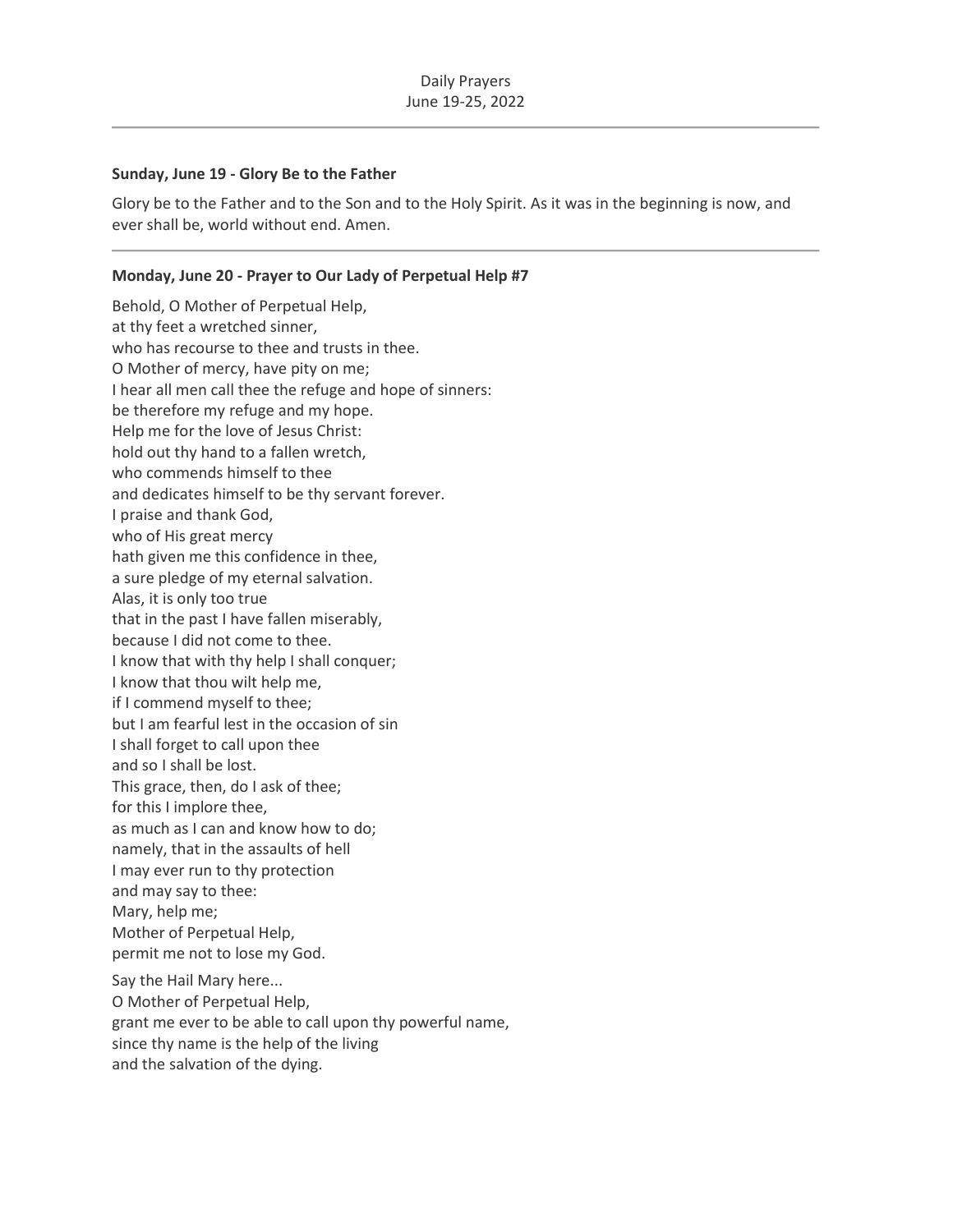Page Two Daily Prayers June 19-25, 2022

Monday (cont'd)

Ah, Mary most pure, Mary most sweet, grant that thy name from this day forth may be to me the very breath of life.

Dear Lady, delay not to come to my assistance whenever I call upon thee; for in all the temptations that assail me, in all the necessities that befall me, I will never leave off calling upon thee, ever repeating: Mary, Mary. What comfort, what sweetness, what confidence, what tenderness fills my soul at the sound of thy name, at the very thought of thee! I give thanks to our Lord, who for my sake hath given thee a name so sweet, so lovable, so mighty. But I am not content merely to speak thy name; I would utter it for very love of thee; it is my desire that love should ever remind me to name thee, Mother of Perpetual Help. Say the Hail Mary here... O Mother of Perpetual Help, thou art the dispenser of every grace that God grants us in our misery; it is for this cause that He hath made thee so powerful, so rich, so kind, that thou mightest assist us in our miseries. Thou art the advocate of the most wretched and abandoned sinners, if they but come unto thee; come once more to my assistance, for I commend myself to thee. In thy hands I place my eternal salvation; to thee I entrust my soul. Enroll me among thy most faithful servants; take me under thy protection and it is enough for me: yes, for if thou protect me, I shall fear nothing; not my sins, for thou wilt obtain for me their pardon and remission;

not the evil spirits,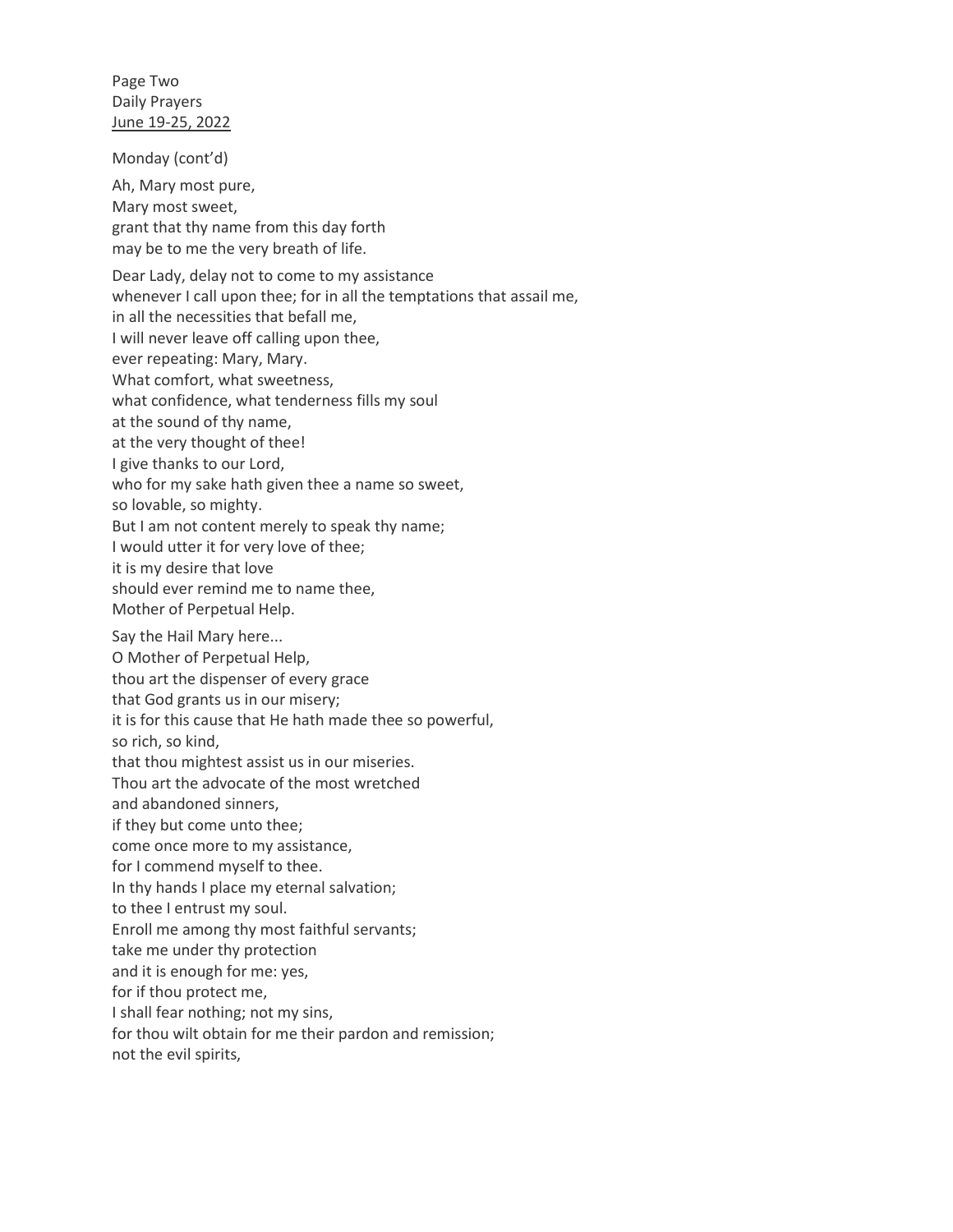Page Three Daily Prayers June 19-25, 2022

for thou art mightier than all the powers of hell; not even Jesus, my Judge, for He is appeased by a single prayer from thee. I fear only that through my own negligence I may forget to recommend myself to thee and so I shall be lost. My dear Lady, obtain for me the forgiveness of my sins, love for Jesus, final perseverance and the grace to have recourse to thee at all times, O Mother of Perpetual Help. Say the Hail Mary here...

## **Tuesday, June 21 - Prayer for a Happy Death**

O God, great and omnipotent judge of the living and the dead, we are to appear before You after this short [life](https://www.catholic.org/encyclopedia/view.php?id=7101) to render an account of our works. Give us the [grace](https://www.catholic.org/encyclopedia/view.php?id=5305) to prepare for our last hour by a devout and holy life, and protect us against a sudden and unprovided death. Let us remember our frailty and mortality, that we may always live in the ways of Your commandments. Teach us to "watch and pray" (Luke 21, 36), that when Your summons comes for our departure from this world, we may go forth to meet You, experience a merciful judgment, and rejoice in everlasting happiness. We ask this through [Christ](https://www.catholic.org/clife/jesus) our Lord. Amen.

### **Wednesday, June 22 - Prayer to Live as a Child of God**

Father in Heaven, when the [Spirit](https://www.catholic.org/encyclopedia/view.php?id=11004) came down upon [Jesus](https://www.catholic.org/clife/jesus) at His [Baptism](https://www.catholic.org/prayers/sacrament.php?id=1) in the Jordan, You revealed Him as Your own Beloved Son. Keep me, Your child, born of water and the Spirit, faithful to my calling. May I, who share in Your [Life](https://www.catholic.org/encyclopedia/view.php?id=7101) as Your child through Baptism, follow in Christ's path of service to people. Let me become one in His [Sacrifice](https://www.catholic.org/encyclopedia/view.php?id=10284) and hear His Word with faith. May I live as Your child, following the example of Jesus.